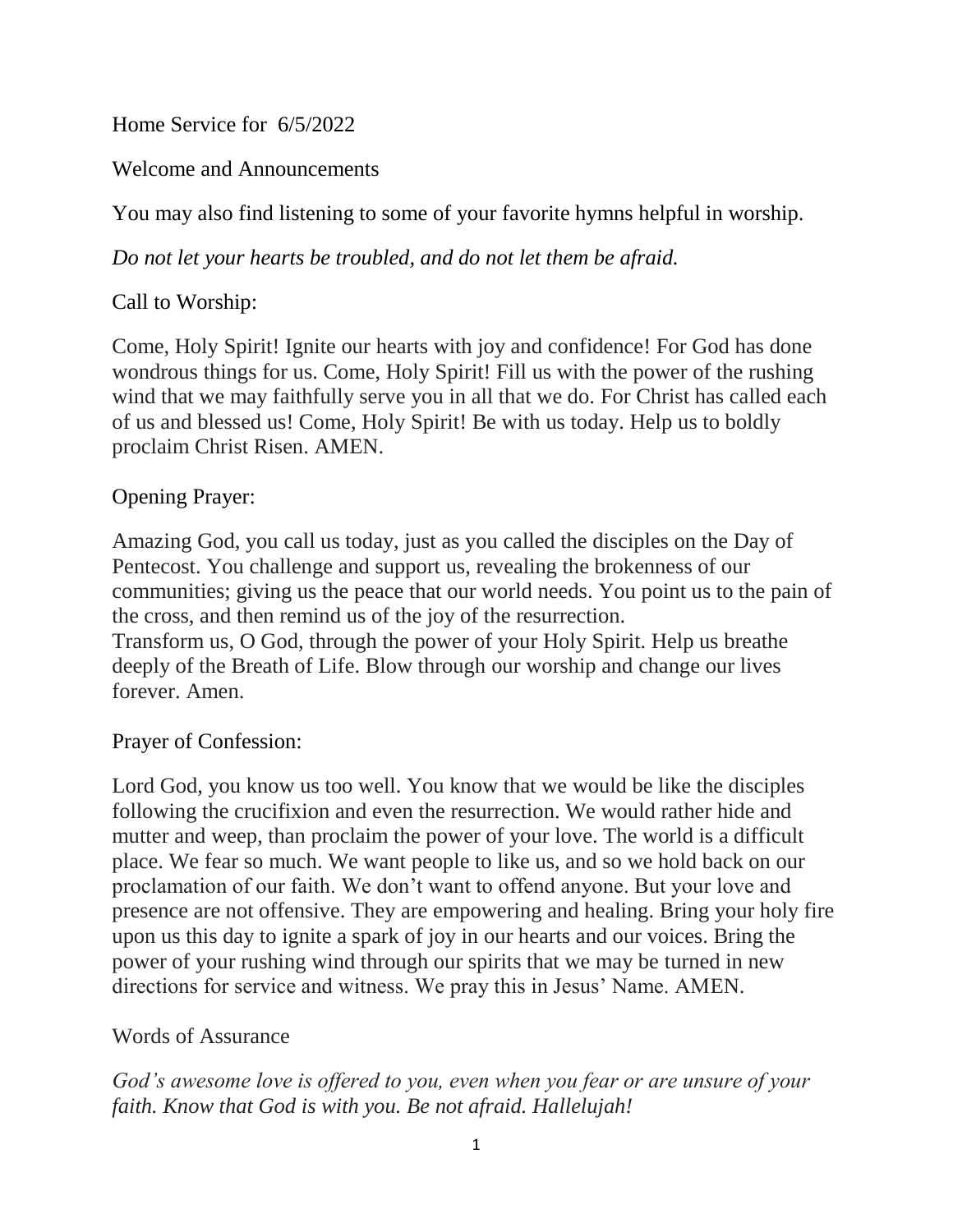Read Psalm 104:24-34, 35b

How many are your works, LORD! In wisdom you made them all; the earth is full of your creatures. <sup>25</sup> There is the sea, vast and spacious, teeming with creatures beyond number living things both large and small. <sup>26</sup> There the ships go to and fro, and Leviathan, which you formed to frolic there. **<sup>27</sup>** All creatures look to you to give them their food at the proper time. **<sup>28</sup>** When you give it to them, they gather it up; when you open your hand, they are satisfied with good things. **<sup>29</sup>** When you hide your face, they are terrified; when you take away their breath, they die and return to the dust. **<sup>30</sup>** When you send your Spirit, they are created, and you renew the face of the ground. <sup>31</sup> May the glory of the LORD endure forever;<br>may the LORD rejoice in his works—  $32$  he who looks at the earth, and it trembles, who touches the mountains, and they smoke. **<sup>33</sup>** I will sing to the LORD all my life; I will sing praise to my God as long as I live. **<sup>34</sup>** May my meditation be pleasing to him, as I rejoice in the LORD. <sup>35</sup> But may sinners vanish from the earth and the wicked be no more. Praise the LORD, my soul. Praise the LORD.

Prayers of the People:

*We would like to settle into a nice, comfortable routine, Lord, in which we don't have to do much of anything, just sit back and relax. We are tired and wonder if we*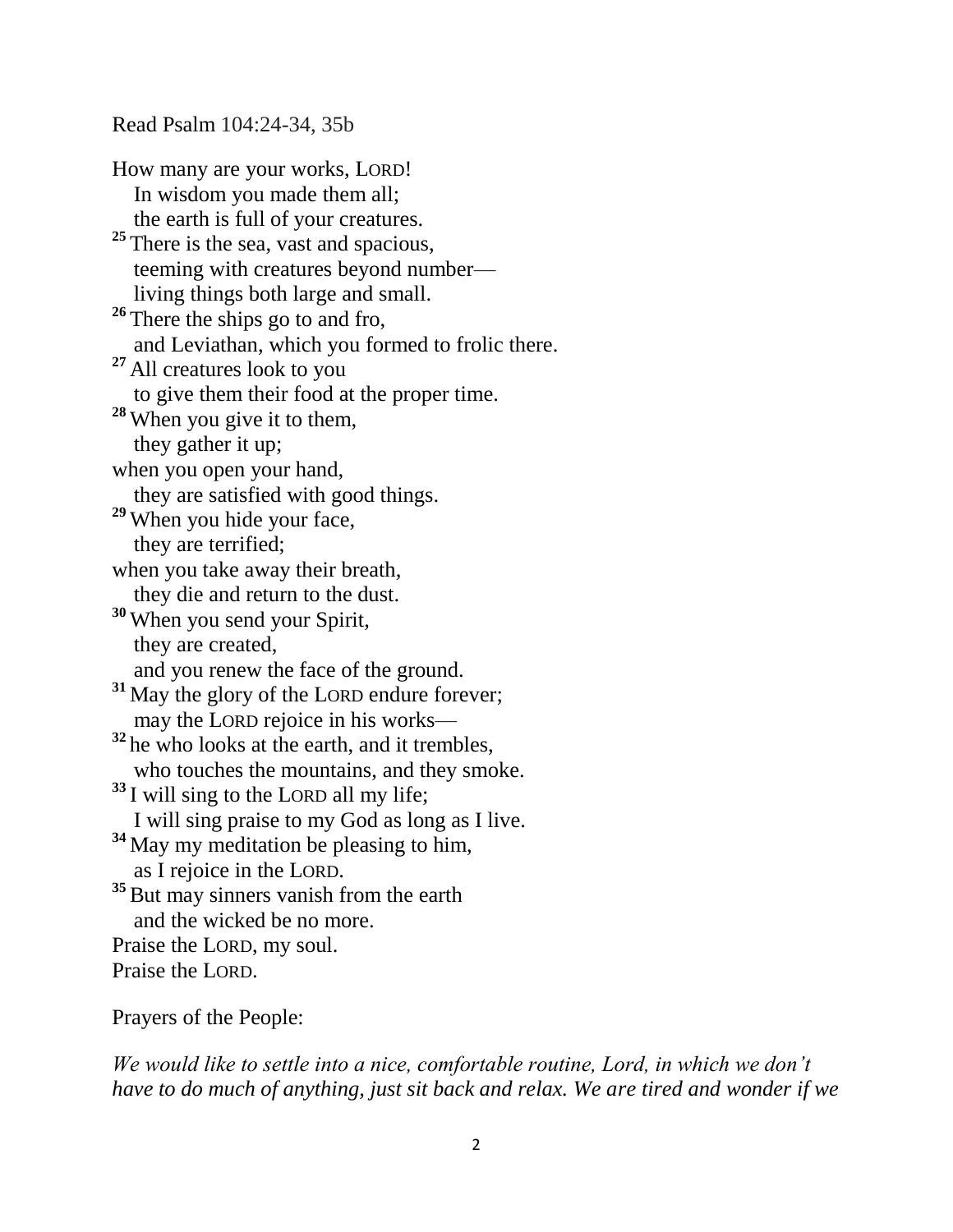*have anything left to give of our talents, our spirits, our lives. So the story of the disciples hiding in the upper room is not uncomfortable for us. We want to hide, too. But you have come to us in your resurrection love - we have seen the prints of the nails in your hands and feet, we have felt the wound in your side. We have been with you on the seashore, but we still quiver with fear and uncertainty. Send your Holy Spirit upon us today! Let the rushing wind of your spirit, stir us up to action for good and healing. Let the flame of your power ignite our hearts with passion for justice and peace. As we have brought names of people to prayer this day asking for healing mercies, may we also add our names, asking for empowerment and renewal of our spirits. Take us and use our gifts and our talents for healing in your world. Help us to be bold in our proclamation of your great Good News of love and hope. AMEN.*

# Lord's Prayer

Our Father, who art in heaven, hallowed be Thy name. Thy Kingdom come, Thy will be done, on earth as it is in heaven. Give us this day, our daily bread. And forgive us our trespasses, as we forgive those who trespass against us. And lead us not into temptation, but deliver us from evil. For Thine is The kingdom, and the power and the glory forever and ever. AMEN

Read the Lesson: Acts 2:1-21

When the day of Pentecost came, they were all together in one place. <sup>2</sup> Suddenly a sound like the blowing of a violent wind came from heaven and filled the whole house where they were sitting. **<sup>3</sup>** They saw what seemed to be tongues of fire that separated and came to rest on each of them. **<sup>4</sup>** All of them were filled with the Holy Spirit and began to speak in other tongues  $[$ <sup>al</sup> as the Spirit enabled them. <sup>5</sup> Now there were staying in Jerusalem God-fearing Jews from every nation under heaven. **<sup>6</sup>** When they heard this sound, a crowd came together in bewilderment, because each one heard their own language being spoken. **<sup>7</sup>** Utterly amazed, they asked: "Aren't all these who are speaking Galileans? **<sup>8</sup>** Then how is it that each of us hears them in our native language? **<sup>9</sup>** Parthians, Medes and Elamites; residents of Mesopotamia, Judea and Cappadocia, Pontus and Asia,[\[b\]](https://www.biblegateway.com/passage/?search=Acts+2%3A1-21&version=NIV#fen-NIV-26959b) **<sup>10</sup>** Phrygia and Pamphylia, Egypt and the parts of Libya near Cyrene; visitors from Rome **<sup>11</sup>** (both Jews and converts to Judaism); Cretans and Arabs—we hear them declaring the wonders of God in our own tongues!" **<sup>12</sup>** Amazed and perplexed, they asked one another, "What does this mean?"

**<sup>13</sup>** Some, however, made fun of them and said, "They have had too much wine."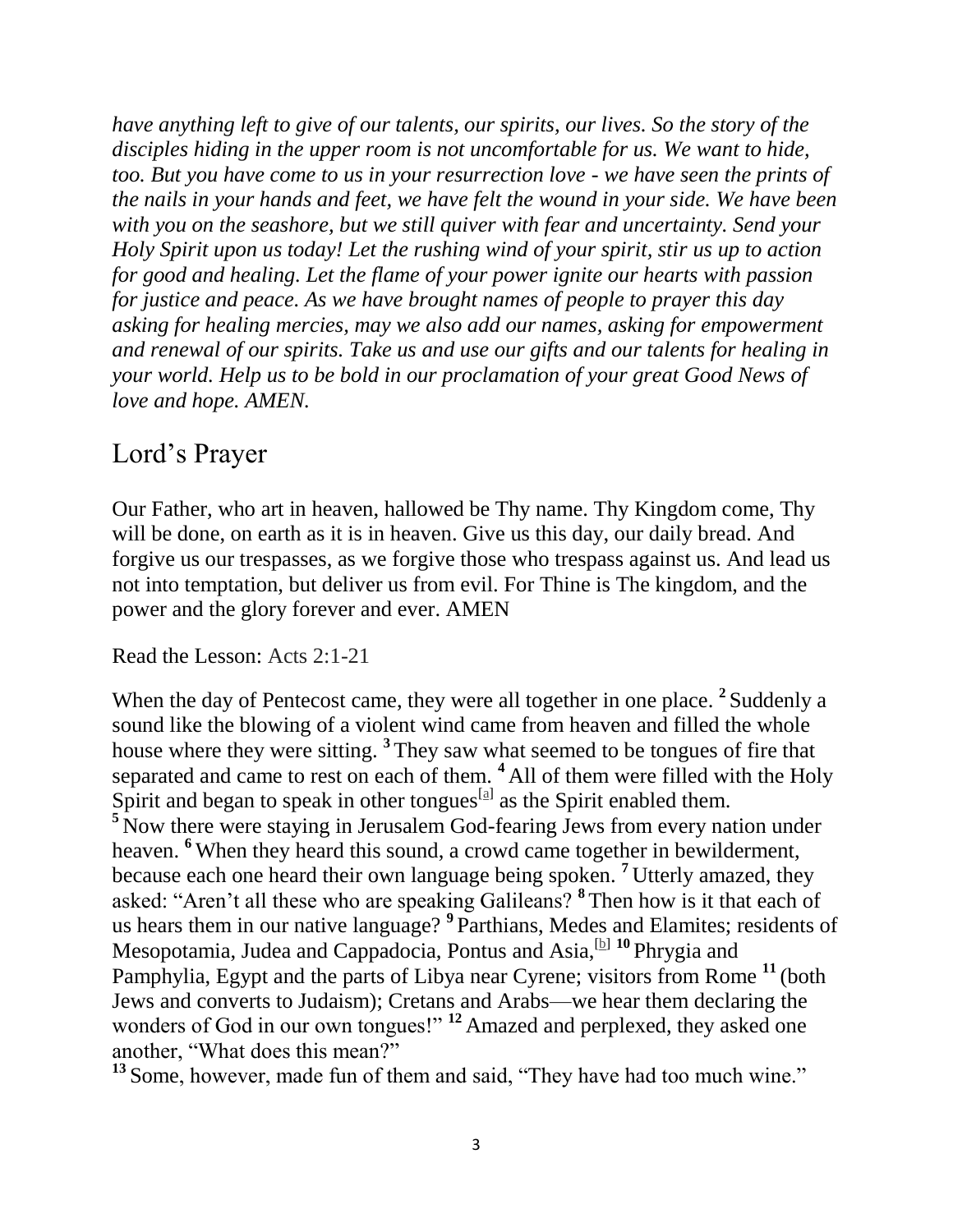**<sup>14</sup>** Then Peter stood up with the Eleven, raised his voice and addressed the crowd: "Fellow Jews and all of you who live in Jerusalem, let me explain this to you; listen carefully to what I say.  $^{15}$  These people are not drunk, as you suppose. It's only nine in the morning! **<sup>16</sup>** No, this is what was spoken by the prophet Joel: <sup>17</sup> "<sup>In</sup> the last days, God says,

| I will pour out my Spirit on all people.                     |
|--------------------------------------------------------------|
| Your sons and daughters will prophesy,                       |
| your young men will see visions,                             |
| your old men will dream dreams.                              |
| <sup>18</sup> Even on my servants, both men and women,       |
| I will pour out my Spirit in those days,                     |
| and they will prophesy.                                      |
| <sup>19</sup> I will show wonders in the heavens above       |
| and signs on the earth below,                                |
| blood and fire and billows of smoke.                         |
| <sup>20</sup> The sun will be turned to darkness             |
| and the moon to blood                                        |
| before the coming of the great and glorious day of the Lord. |
| <sup>21</sup> And everyone who calls                         |
| on the name of the Lord will be saved.'                      |

Read the Epistle Lesson: Romans 8:14-17

For those who are led by the Spirit of God are the children of God. **<sup>15</sup>** The Spirit you received does not make you slaves, so that you live in fear again; rather, the Spirit you received brought about your adoption to sonship.[\[a\]](https://www.biblegateway.com/passage/?search=Romans+8%3A14-17&version=NIV#fen-NIV-28132a) And by him we cry, "*Abba*,<sup>[\[b\]](https://www.biblegateway.com/passage/?search=Romans+8%3A14-17&version=NIV#fen-NIV-28132b)</sup> Father." <sup>16</sup> The Spirit himself testifies with our spirit that we are God's children. <sup>17</sup> Now if we are children, then we are heirs—heirs of God and coheirs with Christ, if indeed we share in his sufferings in order that we may also share in his glory.

Read the Gospel Lesson: John 14: 8-17, 25-27

Philip said, "Lord, show us the Father and that will be enough for us." <sup>9</sup> Jesus answered: "Don't you know me, Philip, even after I have been among you such a long time? Anyone who has seen me has seen the Father. How can you say, 'Show us the Father'? **<sup>10</sup>** Don't you believe that I am in the Father, and that the Father is in me? The words I say to you I do not speak on my own authority. Rather, it is the Father, living in me, who is doing his work.  $\frac{11}{12}$ Believe me when I say that I am in the Father and the Father is in me; or at least believe on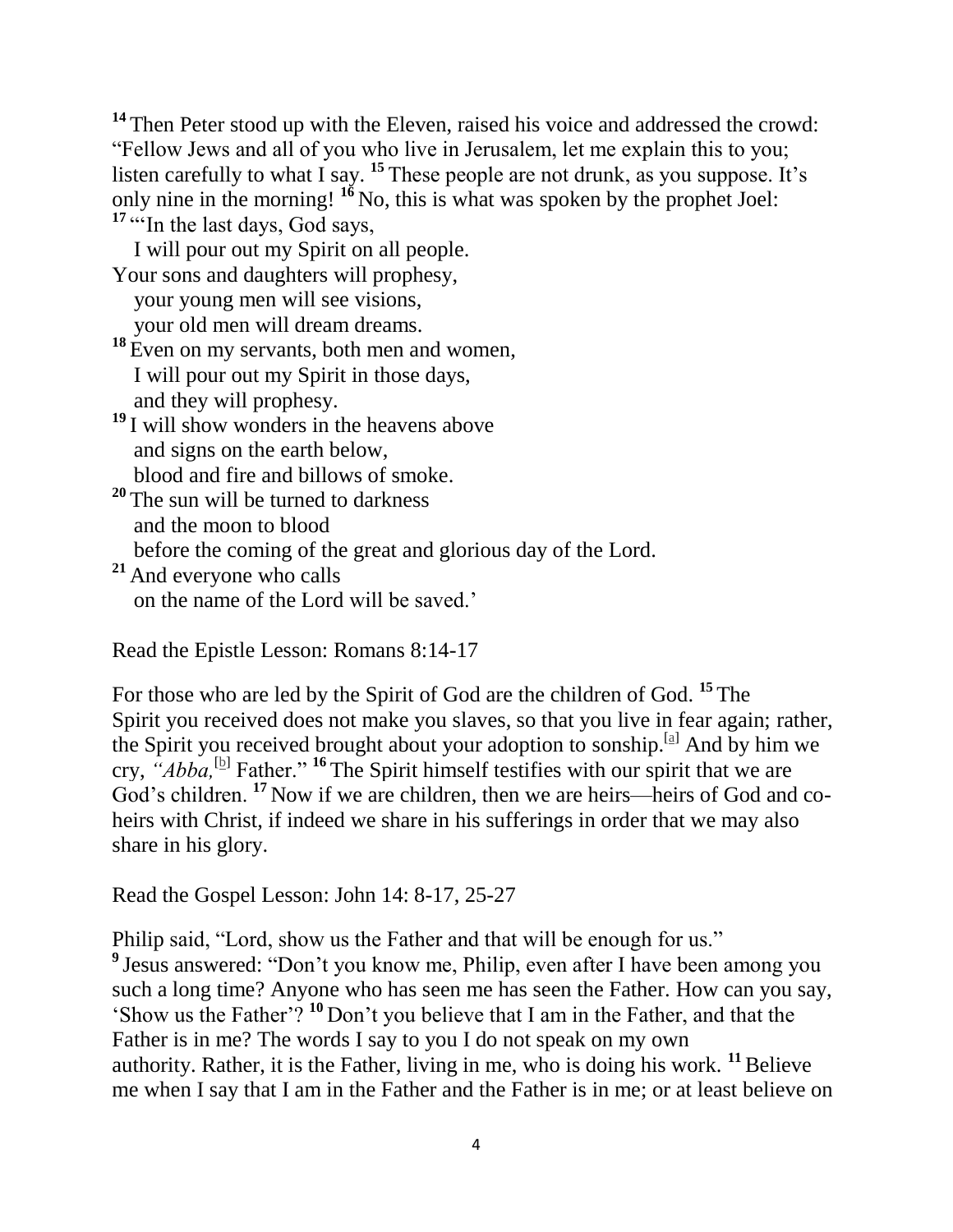the evidence of the works themselves. **<sup>12</sup>** Very truly I tell you, whoever believes in me will do the works I have been doing, and they will do even greater things than these, because I am going to the Father. **<sup>13</sup>** And I will do whatever you ask in my name, so that the Father may be glorified in the Son. **<sup>14</sup>** You may ask me for anything in my name, and I will do it.

**<sup>15</sup>** "If you love me, keep my commands. **<sup>16</sup>** And I will ask the Father, and he will give you another advocate to help you and be with you forever— **<sup>17</sup>** the Spirit of truth. The world cannot accept him, because it neither sees him nor knows him. But you know him, for he lives with you and will be  $[a]$  in you.

**<sup>25</sup>** "All this I have spoken while still with you. **<sup>26</sup>** But the Advocate, the Holy Spirit, whom the Father will send in my name, will teach you all things and will remind you of everything I have said to you. **<sup>27</sup>** Peace I leave with you; my peace I give you. I do not give to you as the world gives. Do not let your hearts be troubled and do not be afraid.

#### Message

Today we celebrate the first Pentecost. This is the day we like the Apostles of old have waited for. They waited because the Lord Jesus told them to wait. Something powerful was to happen to them when their wait was finally over on Pentecost day. The Holy Spirit would change them. Fear would be turned into a martyr's boldness, fishermen would become the world's teachers, and doubt would be replaced by mountain-moving faith; all because of Pentecost!

Sometimes we don't realize how much we need Pentecost. Pentecost is the birthday of the New Testament Church. Pentecost is God giving His Holy Spirit to all believers, not just a few. No longer was the Holy Spirit to dwell in a building, the Temple, like in the Old Testament. There, God in the form of a cloud, revealed Himself to His people above the Ark of Covenant in the Holy of Holies. No longer was the Holy Spirit only given to people in positions of leadership, to do the tasks God had given them to do. Because of Pentecost, all Christians have been brought into the Royal Priesthood, and each Christian is a temple of the Holy Spirit.

Pentecost shows that Christianity is not some human-created religion. If Christianity were simply of human design, the disciples would not have needed to wait in Jerusalem for Pentecost. Jesus' disciples had lived with Him for several years, an intense and personal seminary training. They could have begun writing, teaching, and passing on what they had learned without a Pentecost. For Jesus had fully trained them. Now it was time for them to start training others, just like with other religions.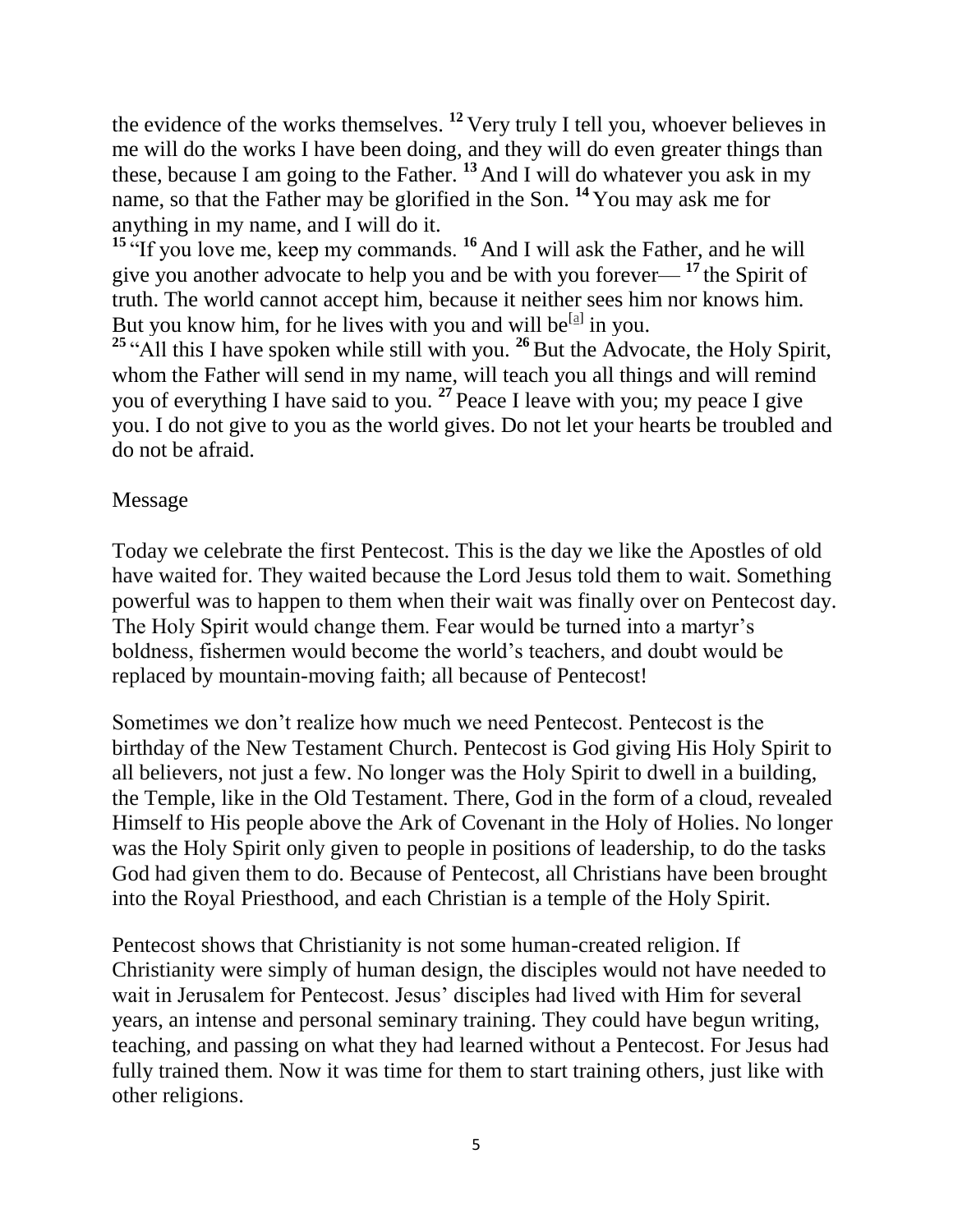Not so with Christianity. For Christianity is not just about ideas, moral guidance, or ethical norms. Christianity has these things, but that is not what the Christian faith is about. If it were, Christianity would be but another form of human-created religion. But Christianity is about the Holy Spirit calling someone through the Gospel, enlightening him with His gifts, and sanctifying and keeping him in the true faith. There is no New Testament Christianity without Pentecost.

Pentecost is what Jesus promised when He said He would send another Helper, a Counselor, a Guide, a Comforter. As God breathed into Adam and he became a living being, so Christ breathes the Holy Spirit of life into His people, and His people come alive. That is what Pentecost is all about. The Spirit gives living breath. And filled with the Spirit, God's people become alive, unable to be silent, confessing and proclaiming Jesus Christ.

But sadly, many Christians live as if they are still stuck between Ascension and Pentecost, as if Pentecost never happened. We live our lives as if the Christian faith were only a set of ideas. We think we are Christian, because we intellectually agree to certain facts in our heads, like the Apostle's Creed, which many of you studied and have stated during various services.

If the Apostles had remained in that state of limbo, the state they were in between Ascension and Pentecost, they would have never brought the Gospel to the world. They would have never lived out the faith as they did. They would have never died for the faith as they did. And they certainly would have never preached as they did. Their faith-life was what it was because the Holy Spirit was blowing, moving, and breathing within them. Christianity without Pentecost is but an empty form! If the Holy Spirit does not permeate our lives with His presence, then our faith-life is but empty motion! If God's Word does not have its way with us, then our Christian life is one without power!

Consider how the life of the Church depends on the Holy Spirit. Baptism saves us because we aren't born only of water, but of water and Spirit (John 3:3-5). Without the Holy Spirit, there would be no forgiveness in absolution. That's why our Lord gathered His Apostles together and breathed on them and said, "Receive the Holy Spirit. If you forgive the sins of any, they are forgiven them; if you retain them, they are retained" ( John 20:23).

What is the core of Christ's New Covenant with His people? It is the Lord's Supper or Holy Communion. The existence of Christ's body and blood in His Supper depends on the Holy Spirit working through the Word. It is the Holy Spirit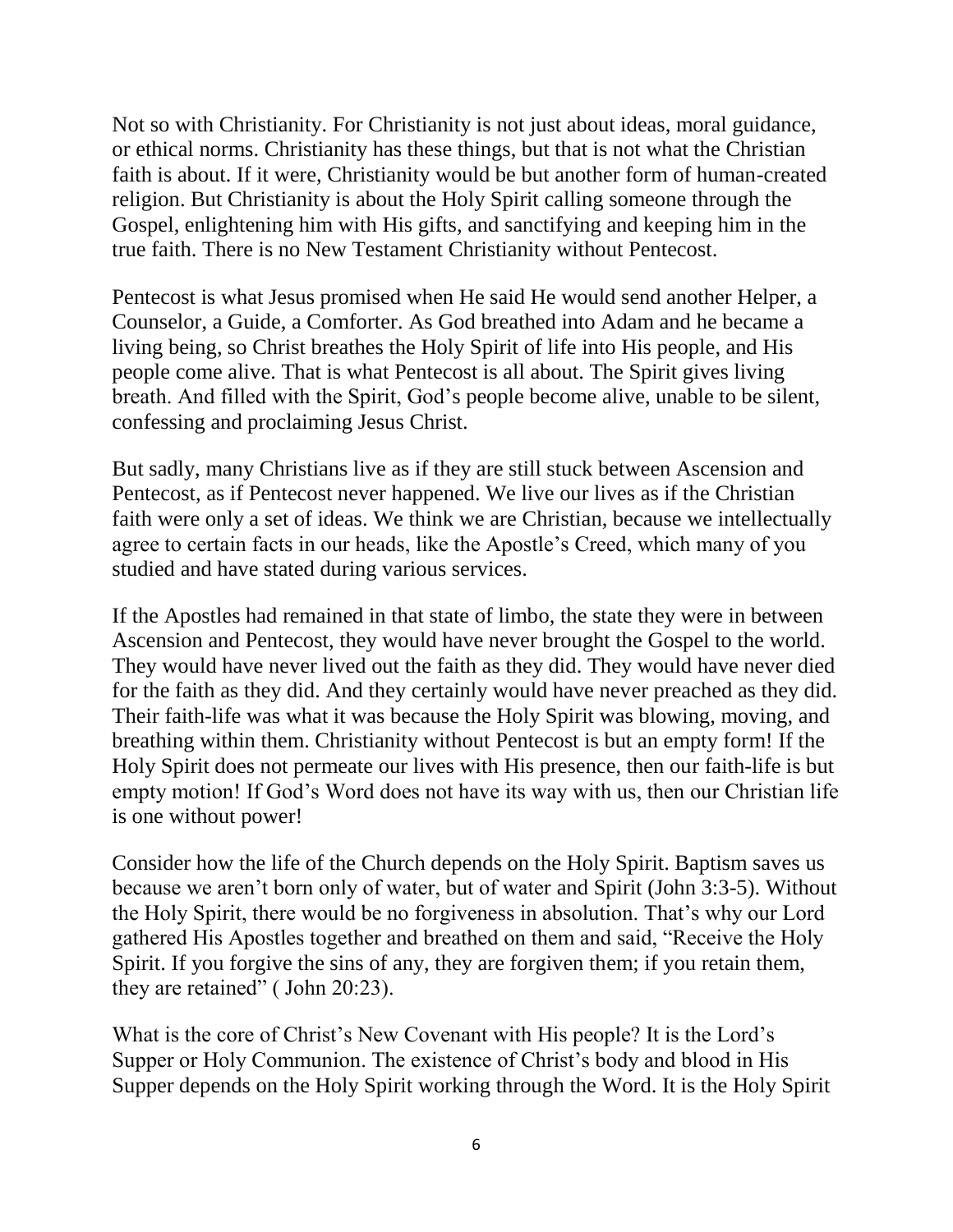working through the words the pastor speaks over the bread and wine, which makes the Lord's Supper the Lord's Supper.

Everything Christ has commanded His Church to do would be but an empty form without the Holy Spirit. And we can say that is true in all matters of faith and practice. There is no prayer without the Holy Spirit praying in us. It's no coincidence that our Lord went into the desert to fast for 40 days, "led by the Holy Spirit" (Luke 4:1). We cannot overcome sin in our life without the Holy Spirit. He is One who enables us to ask for forgiveness and to receive it.

You cannot create a Pentecost in your life; only the Holy Spirit can do that! But thanks be to God that Christ is living and breathing from the right hand of God the Father. And He sends the Spirit like a fresh wind across the face of His people, igniting Pentecost when and where He chooses. For the Holy Spirit produces faith when, how and where He wills, in those who hear the Gospel.

The Spirit wants us to look, to Jesus. For the Holy Spirit wants to bring glory to Jesus, not Himself. The Holy Spirit is like a spotlight shining on Christ. And as with all spotlights, you focus on where the beam is shining, not on the beam itself. So it is with the Spirit.

Our confidence in the Spirit's presence and working is not in the wind, the fire, or the tongues. No, it is in the preaching of Jesus, in the hearing of His forgiveness, in holy baptism, in His body and blood, and in the Word. That is where the Spirit is active, that is where Pentecost is happening today, here and now, for you. And that's where you go looking for it! Your baptism is your Pentecost day. Every time you hear the Word of Christ coming to you, that is your Pentecost. Whenever you eat of the bread that is Christ's body, whenever drink of the cup that is His blood, and whenever proclaim the Lord's death, that is Pentecost for you. Getting more Spirit into you is to be where the Holy Spirit is doing His work, and that work is done through Word and Sacrament.

The continuing work and life of Pentecost is not in the fire and the flaming tongues, but in the continuing work and life of Pentecost which is in the Word that brings repentance and faith in Jesus. The true miracle of the first Pentecost was the 3,000 brought to faith that day. The speaking in tongues was the way the Holy Spirit enabled the proclaimed Word to be understood by all present that day. And there has not been a day since then when the Holy Spirit has not been doing His work.